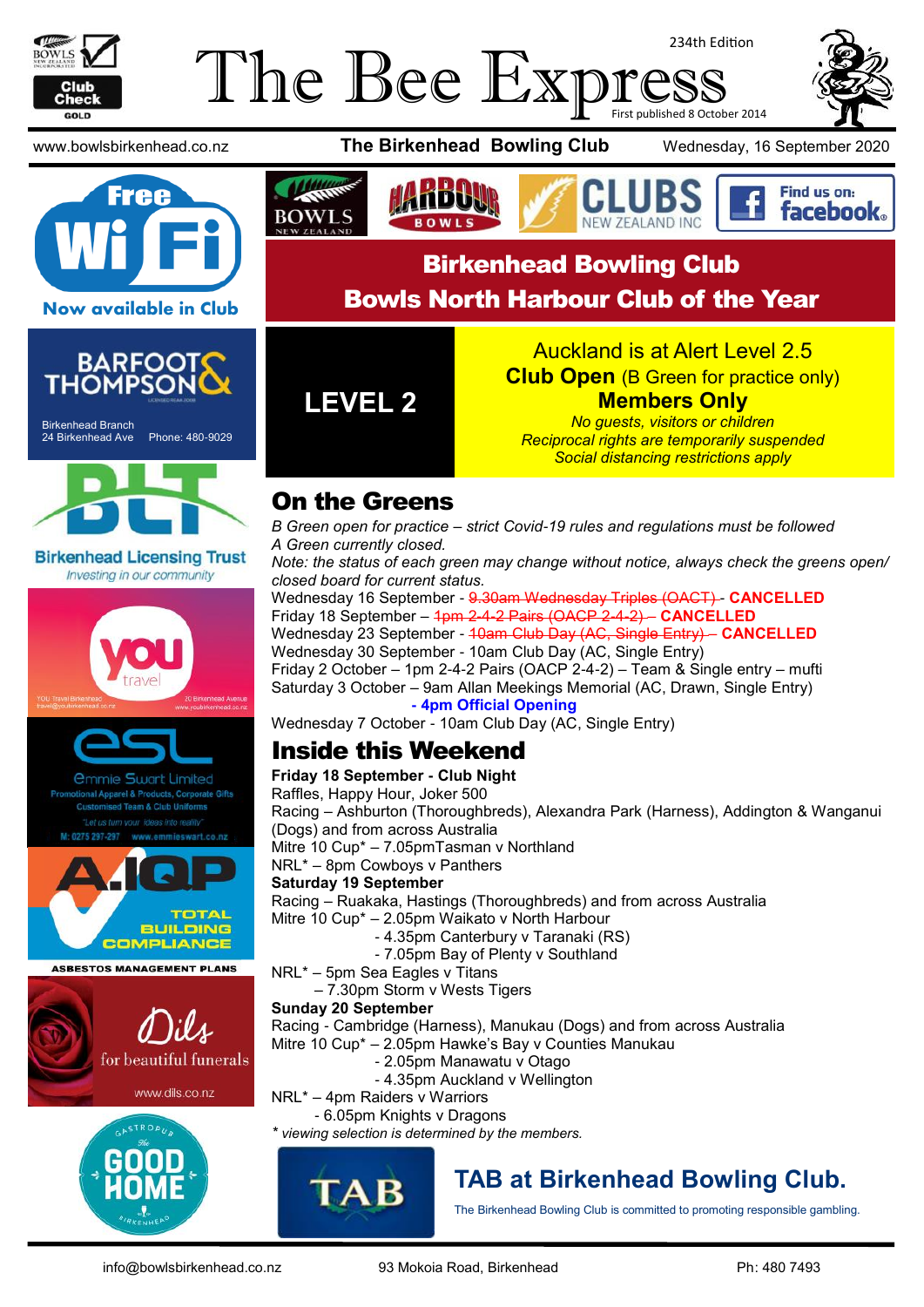www.bowlsbirkenhead.co.nz **The Birkenhead Bowling Club** Wednesday, 16 September 2020





155 Wairau Road ph: 444 5756

www.wheelsonwairau.co.nz









**Birkenhead Licensing Trust** Investing in our community



## Baz's Brilliance

After much delay and toing and froing how to handle the full honours boards, one board had been full since 2013, one since 2017 and the other was effectively full. As per the Birkenhead way this was no off the shelf solution and defiantly had standout eye opener. Being such a feature in the main upstairs area of the Club the finish it had to be perfect. Designed and overseen by Terry Moverley, along with the support of President Randall Watkins and agreed by the Board off Management a solution was found.

The first person to come to mind to construct these bespoke boards was fellow member Barry Reyland. Initially a bit reluctant until a drawing was produced of exactly what was required, and Reyland said yes it could be done. They always say it's all about the prep work and in this case it was so true with Reyland preparing the perfect surface for the lettering and final artwork to be installed on. Reyland with assistance from Moverley and Peter Svendsen installed the six boards with three containing time capsules, secured behind the boards, of items related to the Birkenhead Club today and a copy of the day's New Zealand Herald.

Once the sole domain of John Croy in recent years, but since John retired we have lost our resident sign writer. Osmand Signs in Mt Eden, came with a fine reputation and over 40 years in the New Zealand signage industry. After updating the gold leaf on the Presidents/Secretary/Treasurer board adding the Chairperson, Osmand Signs were commissioned to provide the finishing touches installing the required lettering/artwork on the new boards, white lettering and an eye-catching header to retain some tradition of the past honours boards. The new boards will get the Club through the next 60 plus years. Alert Level 3 slowed the process down but only by a couple of weeks and as it has turned out with Opening Day being postponed again, we will be able to show off our new honours

boards on the upcoming rescheduled Opening Day, Saturday 3 October. Thanks to all that have been involved, especially Barry Reyland for his expertise and craftsmanship enabling us to bring the Club's honours boards back to life and up to date. They are truly an outstanding feature in the Club, holding onto tradition with a modern/ Birkenhead touch and ones that all will be proud to have their names on.

As a result of the new honours boards, a never used "traditional" honours board, (no, not from the Warriors), purchased earlier is up for sale below cost, measuring 1.2m high and 3.0m long (framed), \$1,200 or near offer, phone 0275 297297.

## Cadbury Favourites

The first centre event of the season was the rescheduled Centre Opening and Executive Fours held last Sunday.

Bowls North Harbour's "Club of the Year", Birkenhead, was represented by board of management members, Keith Burgess, Jimmy Heath, Evan Thomas and President Randall Watkins skipping, headed north to the Manly club in pursuit of the Executive Fours title. After the welcome and official opening by President of Bowls North Harbour, Maureen Taylor it was into the competition, one 12 end game of bonus fours followed by lunch with social distancing regulations observed throughout. Birkenhead drew Belmont for their 12 end game and came away with a good win, but finished in second place behind Orewa. Highlights from the day where Burgess's perfectly weighted wrong bias (not cured), only to be out done by the prize for finishing runner-up, one box of Cadbury Favourites Chocolates to share with their team bubble. Watkin's did say the lunch was a pleasant surprise, with a choice of two meats or a vegetarian, delivered to their allocated table. With the day over by 1.30pm it was the trip back south to the Club to show off their bounty (bar) and debrief over a few cold ones and contemplate what could have happened if four games were played and decide who took the chocolates home.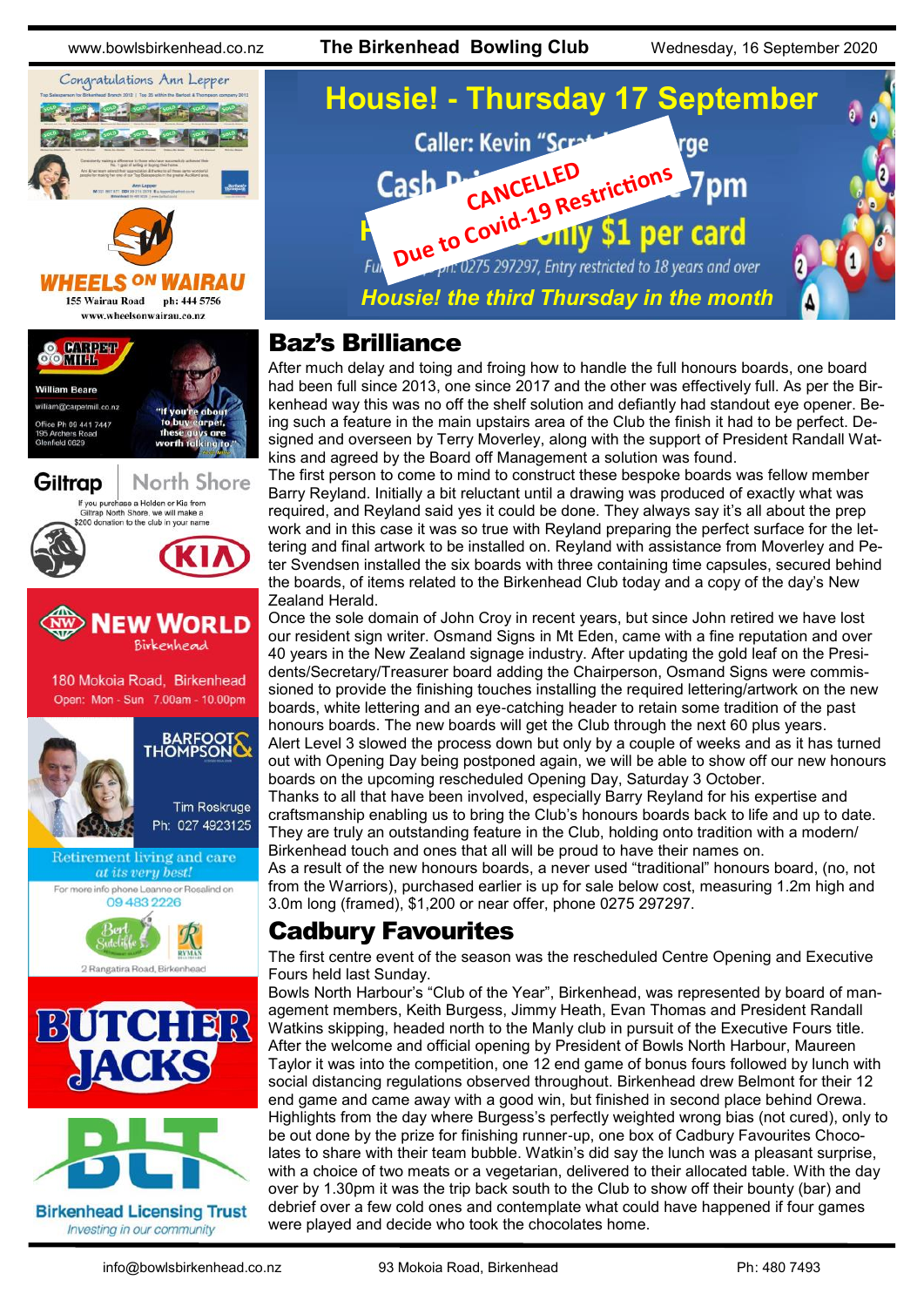www.bowlsbirkenhead.co.nz **The Birkenhead Bowling Club** Wednesday, 16 September 2020





#### **BOWLS BIRKENHEAD**

93 Mokoia Road, Birkenhead, Auckland, New Zealand Ph: 09 480 7493 Email: privatefunction@bowlsbirkenhead.co.nz www.bowls birkenhead.co.nz

#### Open for Practice

Finally the greens, well one green, B Green, is open for practice by members. "B Green" will be open for practice from 3.30pm today, Wednesday 16 September, for full/life members only. Note: this may change without notice due to Alert Level restrictions and greens maintenance. "A Green" remains closed.

"B green" is only open during bar opening hours and all those using the greens must enter and exit via the main entrance, signing in/contact tracing is required.

There are a few rules in place as per Bowls New Zealand's guidelines and the government alert level restrictions.

The greens will be available for practice only during bar opening hours as below: Tuesday to Thursday from 3.30pm

Friday from 2.30pm

Saturday and Sunday from 11am

Monday from 3.30pm is only available to those attending the Club's coaching session. Due to limited rink availability contact Keith (email: [keith@kbflooring.com o](mailto:keith@kbflooring.com)r phone: 027 4824884) to allow green space to be allocated.

#### **Club Covid-19 Alert Level 2 rules when practicing:**

- All entry and exit to the greens via the Club's main entrance. No entry or exit via the driveway gate or any other gates.
- All persons must sign in/contact tracing, either manually in the contact tracing register located inside the main entrance or via the government's contact tracing app. The register of attendees must contain: Date, time, name (first and surname), and address, email address and/or phone number.
- No access to the Green Keeper's shed.
- Jacks and mats are available from the white box beside the water cooler at "A Green"
- Maximum of 4 persons per rink.
- No more than 2 persons at each end
- 1 metre social distancing practiced.
- All players are to ensure that the same player on each team places mats or places/rolls jacks. Bowls equipment (outside of mats and jacks) cannot be shared between players (e.g. bowls, cloths, measures etc.).
- Maintain very high hygiene standards. Wash hands before and after play. No shaking of hands before or after play.
- No mingling between rinks.
- No spectators.
- No alcohol.
- No Club equipment from within the Clubrooms to be taken to the green, with the exception of Club bowls (must be sanitised after use with the sanitiser provided).
- Club mats and jacks must be sanitised after use, with the sanitiser provided.
- Upon completion of a person's practice session the greens area must be immediately vacated.

The Board of Management takes the Club's response to the Covid-19 pandemic very seriously. Board Members will be monitoring and enforcing all members abide by the Covid-19 rules and regulations for the safety of all members. Members in breach of the Covid-19 related rules and regulations are liable for suspension of the use of the greens or the greens maybe closed to all members.

*Disclaimer: Birkenhead Bowling Club are not experts on pandemics and therefore all NZ Government and Ministry of Health information, guidelines and directives supersede this information.*